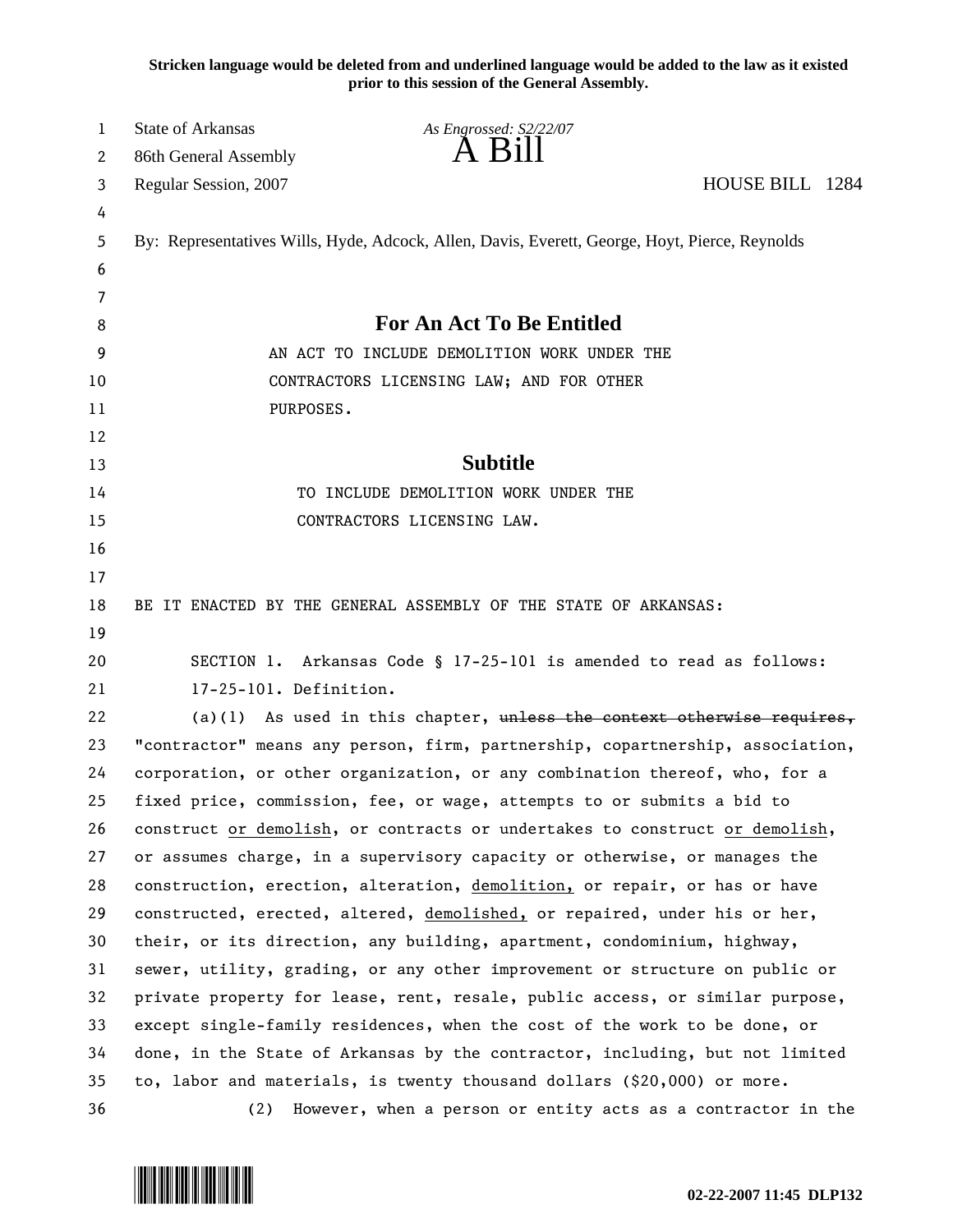## **As Engrossed: S2/22/07 HB1284**

1 construction, erection, alteration, demolition, or repair of his or her own 2 or its own property, such action shall not result in the person or entity 3 being required to obtain a license, but the person or entity must shall 4 comply with all other provisions of this subchapter.

5 (b) However, the twenty-thousand-dollar (\$20,000) exception shall not 6 apply to any project of construction in which any of the construction work 7 necessary to complete the project, except any in-progress change orders, is 8 divided into separate contracts of amounts less than twenty thousand dollars 9 (\$20,000), a purpose being to circumvent the provisions of this chapter.

10 (c) It is the intention of this definition to include all 11 improvements, demolition, or structures, excepting only single-family 12 residences.

13 (d) Materials purchased by a prime contractor from a third party shall 14 not be considered as part of the subcontractor's project if the prime 15 contractor has the proper classification listed on a current contractor's 16 license for the work being performed by the subcontractor. Materials 17 purchased by a person or entity acting as a contractor in the construction, 18 erection, alteration, or repair of his or her own or its own property from a 19 third party shall not be considered as a part of the subcontractor's project, 20 provided that the subcontract is for wood framing, shingle roofing, painting, 21 floor covering, or concrete labor.

22

23 SECTION 2. Arkansas Code § 17-25-103(a)(1), concerning penalties for 24 engaging in certain actions without a contractor's license, is amended to 25 read as follows:

26 *(1)(A)* For a fixed price, commission, fee, or wage, attempts to 27 or submits a bid or bids to construct or demolish or contracts to construct 28 or demolish, or undertakes to construct or demolish, or assumes charge in a 29 supervisory capacity or otherwise, or manages the construction, erection, 30 alteration, demolition, or repair of, or has constructed, erected, altered, 31 demolished, or repaired, under his or her or its direction, any building, 32 apartment, condominium, highway, sewer, utility, grading, or any other 33 improvement or structure, when the cost of the work to be done or done, in 34 the State of Arkansas by the contractor, including, but not limited to, labor 35 and materials, is twenty thousand dollars (\$20,000) or more, without first 36 having procured a license with the proper classification to engage in the